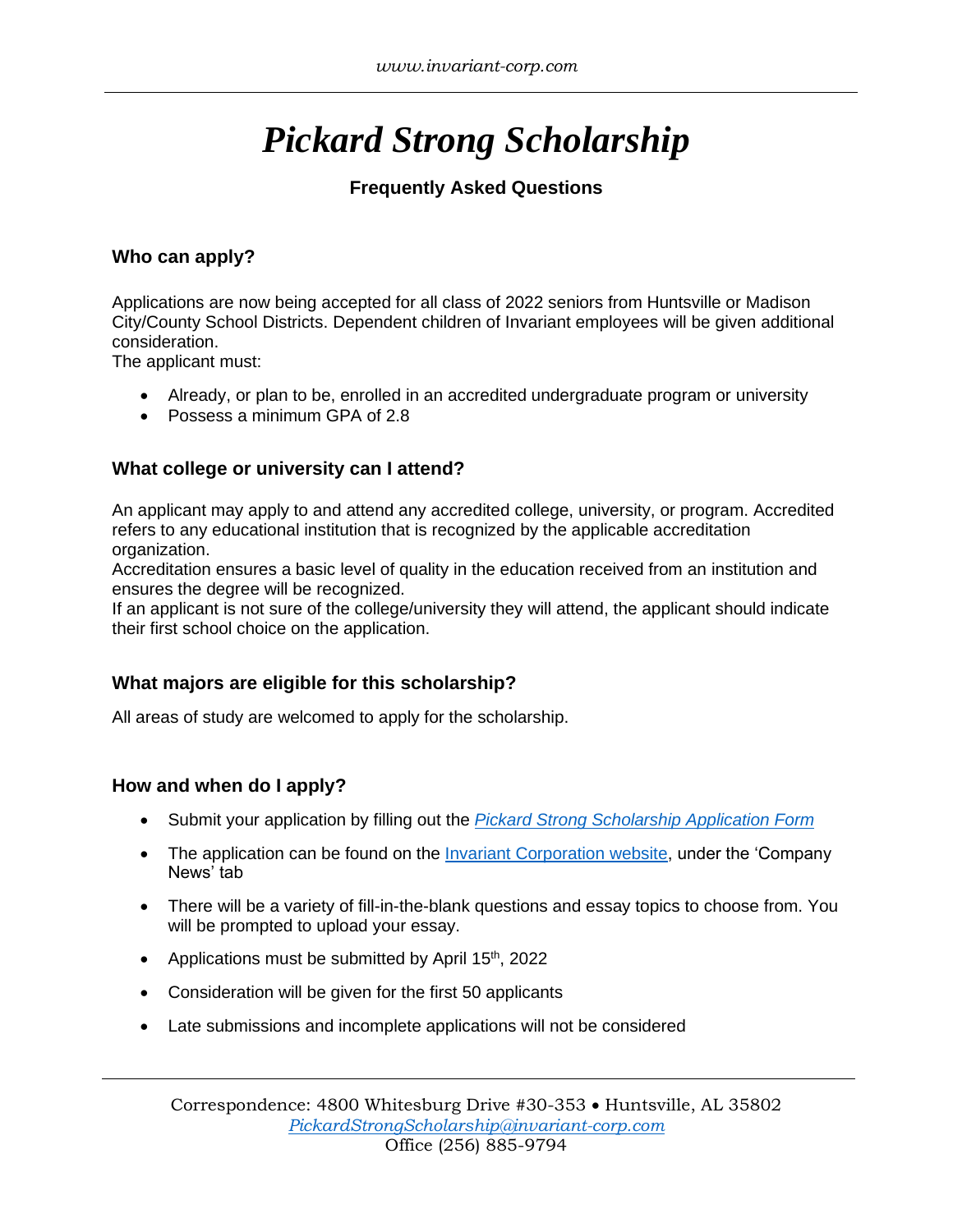### **What do I need to submit with my application?**

- Transcript of grades must be submitted via email to *[PickardStrongScholarship@invariant-corp.com](mailto:PickardStrongScholarship@invariant-corp.com)*.Transcripts must display student name, grade, and credit hours earned
- Your completed application essay

#### **Where do I send my application?**

The application should be submitted to the *[Pickard Strong Scholarship Application Form](https://forms.office.com/pages/responsepage.aspx?id=eocamqgnkkON39VO0bNqgdcGtwd36dBDij2-mTHjH3hUOFE2VU1WRVYxRjJMTFFYWTRMS0NDM0tWVS4u&web=1&wdLOR=c756C7D79-E27E-4E29-94E9-0FEB01C73494)*

Applications are evaluated on the information supplied, so please answer all questions as thoroughly as possible. Once an application is submitted, it may not be revised or supplemented. All applications are considered confidential.

#### **How much is the scholarship?**

The scholarship will be an annual maximum of \$2,000. One scholarship recipient per calendar year will be awarded.

#### **How are recipients selected?**

Selections for scholarship recipients are solely based on information contained in the application and accompanying documentation. Academic records, leadership positions, school and community activities, work experience, and personal narratives describing career and educational aspirations and goals are considered.

#### **How are awards paid?**

Invariant Corporation will pay the award in a single lump sum as administratively practicable, with checks made payable to the recipient.

#### **What can I use the scholarship for?**

The scholarship can be used to pay for tuition, room and board, fees, books, and supplies for undergraduate level studies. Applicants who receive other scholarships, grants, or educational awards can still use this scholarship to the extent needed to fund educational expenses.